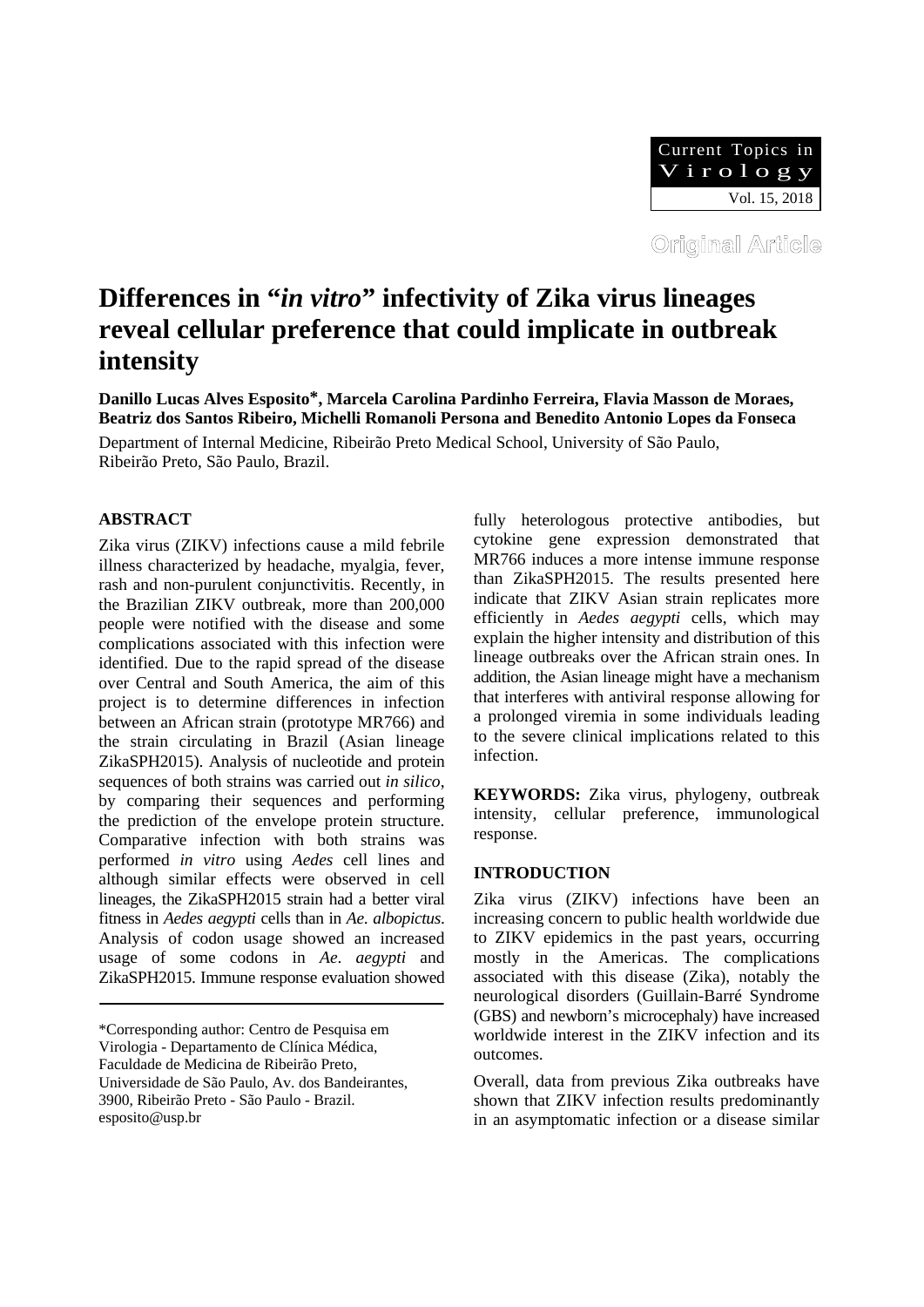to a mild form of dengue [1]. Unfortunately, due to this similarity, along with the lack of reliable laboratory tests, the diagnosis of Zika disease is still a challenge in countries where several flaviviruses circulate.

Similar to other flaviviruses, such as dengue, West Nile, Japanese encephalitis, tick-borne encephalitis and yellow fever viruses, ZIKV is primarily transmitted by arthropods, and belongs to the *Flavivirus* genus within the Flaviviridae family, possessing a positive-sense, single-stranded RNA genome with 10,794 nucleotides [2].

ZIKV was originally isolated in 1947 from a monkey used as a sentinel to study the presence of yellow fever virus in the Ziika Forest, Uganda. In the following year, a second isolation was made from a pool of *Aedes africanus* mosquitoes [3]. Heretofore, two different ZIKV lineages had been described: an Asian and an African. However, there is a study that separates the African lineage in East and West strains, according to nucleotide sequences derived from the NS5 gene [4]. Some small outbreaks caused by the African lineage had been reported before, but only in 2015, when ZIKV was detected in blood samples from patients in Brazil and was associated with microcephaly, it gained worldwide attention [5]. It is well known that the important outbreaks that occurred in Yap Island, Micronesia, in 2007, and French Polynesia (2013) were caused by an Asian lineage [2], and the same lineage was responsible for the outbreaks in Central and South American countries (Brazil, Suriname, Puerto Rico, and Guatemala). Yet, many amino acid variations between Asian and African strains were identified and they can contribute to the heightening of pathogenicity and transmission efficiency of this lineage [6].

The Brazilian Ministry of Health estimates that in 2016 there were 215,319 suspected cases of ZIKV infection and, from those, 126,395 were confirmed by a combination of clinical and epidemiological criteria. The Brazilian Midwest region was the geographic region that showed the highest incidence rate in 2016. There was a decrease in the ZIKV incidence in Brazil in 2017, with 92% less reported ZIKV cases than in the previous year. In 2018, by mid-March, the number of cases of the disease continued to decline, accounting for 80% fewer cases than in 2017 [7].

The dissemination of ZIKV, as well as other arboviral infections, is determined by its vector distribution. *Aedes* spp mosquitoes are present throughout the continents and are mainly found in the tropical and subtropical regions. While *Ae*. *aegypti* prefers urban environments [8], *Ae*. *albopictus* occurs mostly in rural habitats [9]. There are some reasons why these two mosquito species present a threat to public health as both, infected human host and vectors, can move to arbovirus silent areas, which can lead to the spread of arboviruses into a naïve community [10]. Besides, vector and viral genetics, vector competence, environment parameters, such as temperature, rainfall, and human land use, are some intrinsic and extrinsic factors, that are related to the vector dissemination [11].

A recent study has shown that *Aedes* mosquitoes are not very competent vectors with regard to ZIKV transmission, and population susceptibility may be the main factor for the rapid spread of this infection [12]. Since most of the large ZIKV outbreaks were characterized by Asian rather than African lineage infections, the aim of this study is to perform a comparison between both lineages, at a molecular and cellular level, and investigate possible factors associated with the Asian lineage that could have some epidemiological implications on the recent dissemination of Zika to many countries of the world.

# **MATERIALS AND METHODS**

#### **Virus stock**

African strain MR766 (ATCC<sup>®</sup> VR-84) and Asian strain ZikaSPH2015 [13] stocks were made in VERO cells (ATCC® CCL-81). After infection, cells were monitored for cytopathic effect (5-7 days) and the supernatants were collected and titrated using plaque assay in VERO cells. Virus titer was determined by plaque forming units per mL of viral stock. Replication curve was obtained for both strains on cells infected with a M.O.I. (multiplicity of infection) of 0.1 ( $10^5$  cells and  $10^4$  virus), and supernatant was collected at 6, 12, 24, 48, 72, 96, 120, 144, 168, 192, and 216 hours after infection.

#### *In vitro* **viral interference investigation**

Experiments of viral interference and co-infection were performed in VERO, *Aedes albopictus*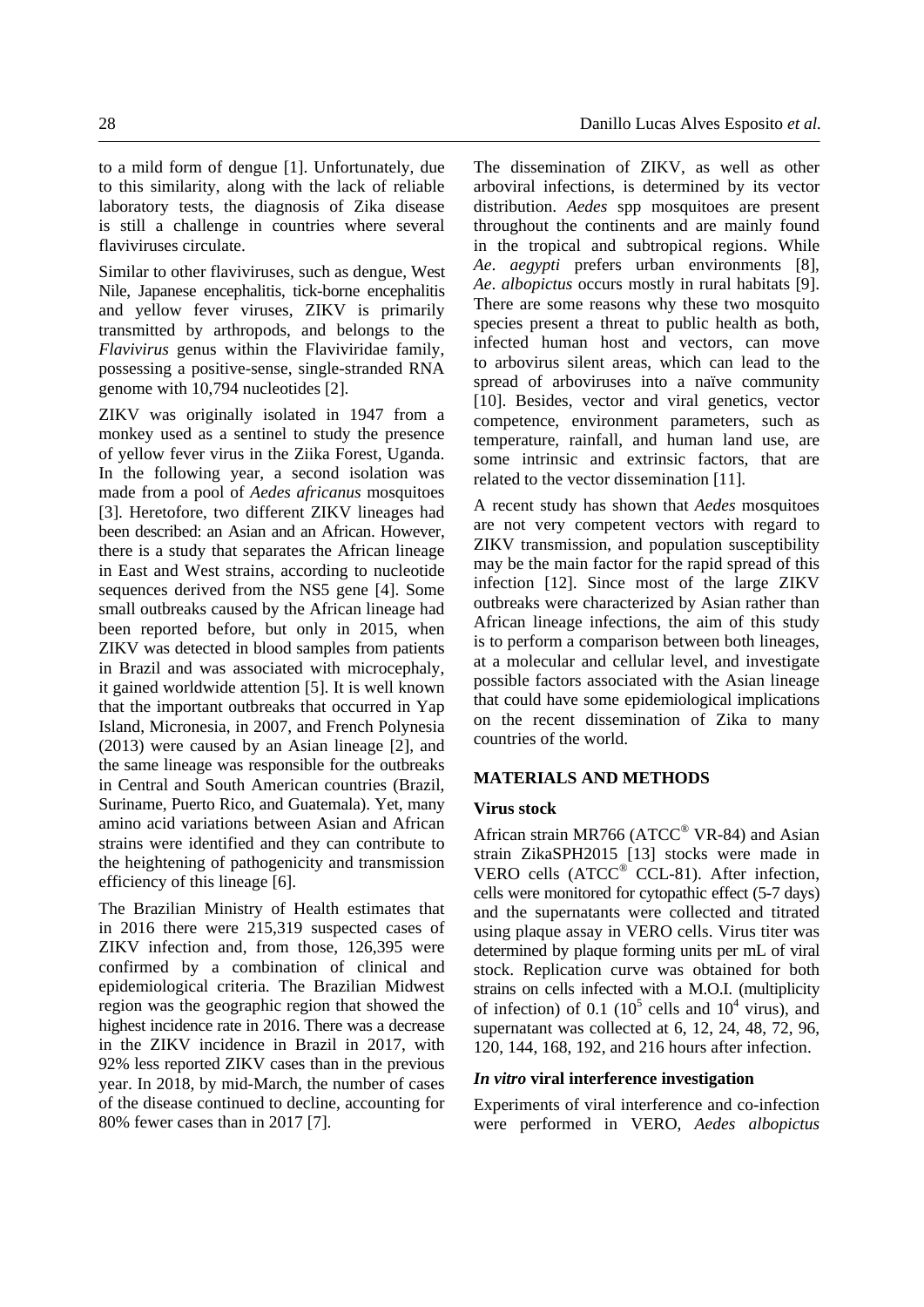(C6/36 - ATCC® CRL-1660) and *Aedes aegypti* (ATCC® CCL-125) cells. VERO cells were seeded at a concentration of  $10^5$  cells per well (24 well plate) using DMEM (Dulbecco's Modified Eagle Medium) supplemented with 10% fetal bovine serum (FBS) and 1% antibiotic/antimycotic, and incubated at 37  $^{\circ}$ C with 5% of CO<sub>2</sub>. C6/36 and *Ae*. *Aegypti* cells were grown in L15 (Leibowitz) medium supplemented with 10% FBS, 10% Tryptose and 1% antibiotic/antimycotic, and were incubated at 28 ºC. All three cell lineages were seeded 24 hours prior to infection. Four experimental groups were designed where cells were infected at two different times, initially with the so-called "first infection" (No Infection; either African or Asian lineages; or both lineages). Cells were incubated for one hour to ensure virus adsorption at room temperature on a rocking platform, and a "second infection" was performed after a PBS (Phosphate-buffered saline) washing (3 times) (no virus; homologous infection; heterologous infection; or both infections) as described for the "first infection". After the "second infection", cells were washed 3 times with PBS and incubated with maintenance medium (1% FBS). The supernatants were collected 48 hours after the "second infection", centrifuged to avoid debris contamination and kept frozen at -80 ºC until samples were processed.

# **RNA extraction and RT-qPCR (Reverse Transcriptase quantitative Polymerase Chain Reaction)**

RNAs from supernatant were extracted with the Nucleospin RNA Virus kit (Macherey-Nagel®) according to the manufacturer's protocol. A set of NS2A region-based primers and lineage-specific probes were designed to amplify viral RNA in a multiplex assay, using a one-step amplification protocol (Taqman® Fast Virus 1-Step Master Mix). The forward primer (5'-TTTGCTTTGGCCTGGT TGGCAAT-3') and reverse primer (5'- TCCCAG GGCCATGACAAATGG-3') was used to amplify both strains, and each virus infection was detected by two different probes, a VIC fluorescent probe (6-VIC/TAACATCACCTTGGCAATCC/TAMRA) and a FAM probe (6-FAM/CAACATCGCTCTA CCAATCT/TAMRA), specific to Asian and African lineages, respectively.

#### **Cytokine expression profile**

To evaluate the cytokine expression profile, PMBC (Peripheral Mononuclear Blood Cells) from 3 different healthy individuals, naïve to ZIKV infections, were pooled and infected with a M.O.I. of 1 ( $10^4$  cells and  $10^4$  virus), incubated in RPMI-1640 medium, and collected by centrifugation (800G) 48 hours after infection. Experimental groups were negative control (no infection), infected either with African or Asian strains. Total mRNA was extracted, integrity verified by denaturing agarose gel (using Guanidine Thiocyanate) and cDNA was synthesized from a total of 200 ng of RNA using random primers. The expression of Th1, Th2, Th17 and Treg cytokines (IL-6, TNF-β, IFN-γ, IFN-α, IFN-β, IL-13, IL-5, IL-4, STAT3, RORA, RORC, TBX21, FoxP3, IL-10, TGF-β, IL-23, IL-17A, IL-12, GATA3) was analyzed by Real-Time PCR, normalized to GAPDH and β-actin gene expression using a PCR array custom kit (RT<sup>2</sup> Profiler PCR arrays [CAPH101 20C]; SABiosciences, Frederick, USA) in a 7500 Fast Thermocycler (Applied Biosystems®). Data were evaluated by relative quantification, according to Livak & Schmittgen [14].

#### **Cross-protection against ZIKV strains**

Antibody protection was evaluated using serum of BALB/C mice (provided by the Animal Facility from University of Sao Paulo - School of Medicine) immunized by intraperitoneal inoculation of  $10<sup>4</sup>$ plaque-forming units (PFU) of each strain. Twentyone days after inoculation, whole blood was collected, clarified by centrifugation, and neutralization assays were performed by plaque reduction neutralization test (PRNT) using serum from homologous and heterologous strains. PRNT was performed on VERO cells (cell monolayers grown on 24-well plates) and dilutions of mouse sera were made with DMEM media, no FBS, using a two-fold serial dilution, from 1/20 to 1/10,240. Viruses (approximately 35 PFU of ZIKV per dilution) and serum dilutions were then incubated overnight at 4 ºC. Shortly, Asian lineage was incubated either with a mouse serum that was previously inoculated with Asian or African lineages, and the same procedure was performed with African lineage. The serum-virus mixture was added to the confluent monolayer and plates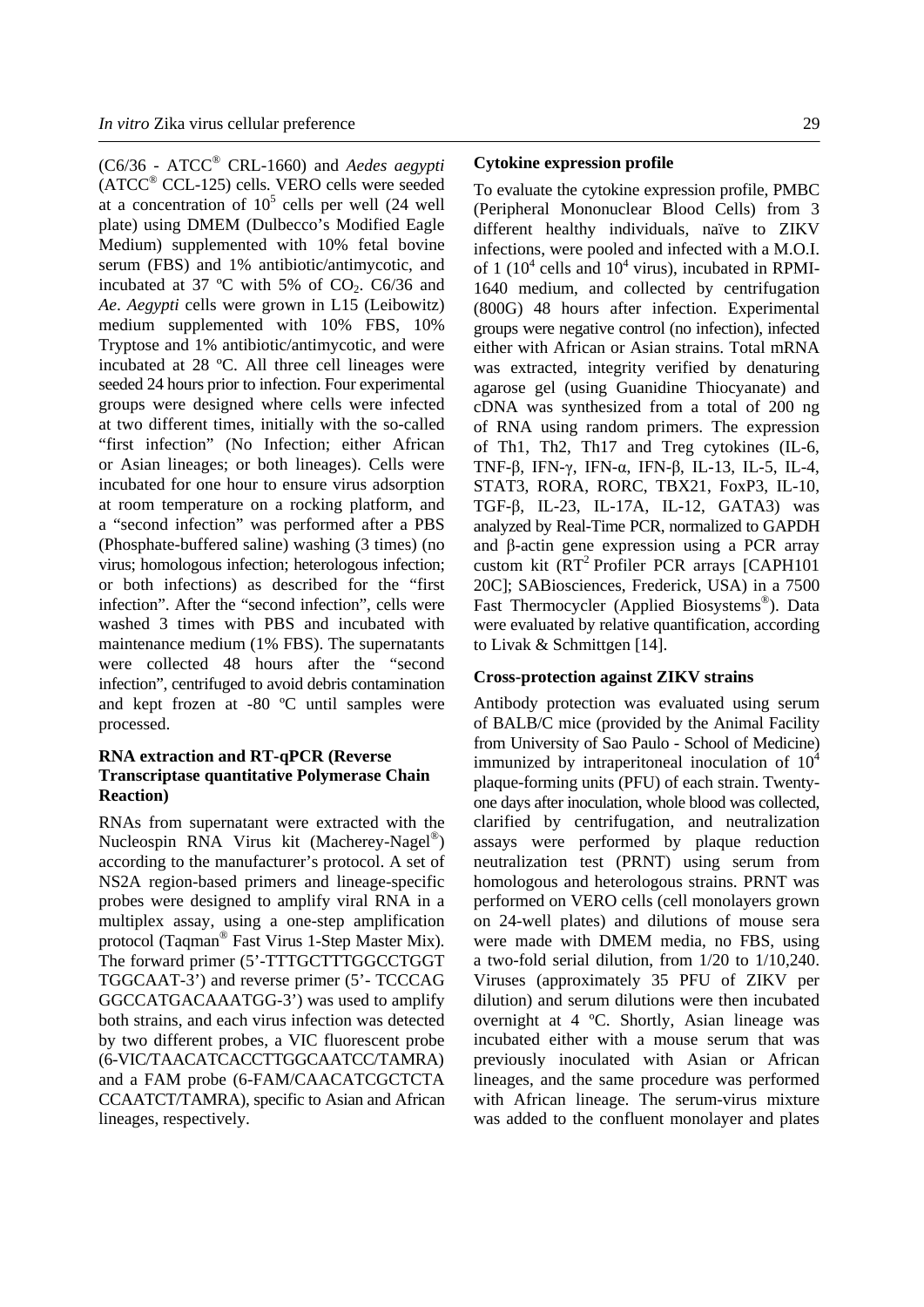were incubated for one hour at 37 ºC to allow virus adsorption to cells; washed twice with PBS, and then, a semi-solid carboxymethylcellulose (CMC) medium (1.5% in DMEM) was added to the cells. Cells were incubated for 5 days at 37 ºC in 5%  $CO<sub>2</sub>$  when the overlay was removed, fixed with 10% formalin in PBS and then stained for 15 minutes in 1% crystal violet.

Susceptibility to infection with either lineage was investigated by observing the survival rates of interferon α/β receptor-deficient mouse (A129 - 32045-JAX | IFN-αβR-). Mice were inoculated intraperitoneally with  $10^5$  PFU of each lineage to evaluate the development of disease and were monitored until death occurred.

#### *In silico* **molecular analysis of ZIKV strains**

Phylogenetic tree of ZIKV lineages was generated using MEGA 7.0 software, using whole genome sequences deposited in NCBI (National Center for Biotechnology Information) website. Alignment of nucleotide sequences and amino acids were performed to determinate homology between MR766 and ZikaSPH2015 strains. Analysis of codon usage bias was performed for *Ae*. *aegypti, Ae*. *albopictus*, VERO cells and human cells according to the Codon Usage Database (http://www.kazusa.or.jp/codon/).

Prediction of the three-dimensional envelope protein structure of ZIKV lineages was performed using the *RaptorX* software, in which it is possible to predict secondary and tertiary structures. The amino acid sequences of the envelope protein of each strain (MR766 and ZikaSPH2015) were inserted into the software and the domains of each protein were highlighted using standard colors (Domain I - Red; Domain II - Yellow; and Domain III - Blue) with the *PyMol Molecular Graphics System* software.

# **Ethics**

Ethical approval was granted by the Ethical Committee on Research of the Hospital das Clinicas of Ribeirao Preto - School of Medicine of University of Sao Paulo (CEP - Comitê de Ética em Pesquisa - protocol # 1.428.859), in order to work with PBMCs from a healthy group of patients on a zika virus surveillance study. All samples were anonymized and tested for previous or current infections (dengue and zika). An informed written consent was required in order to participate in this study, signed individually before blood collection. All procedures with animals were performed in accordance with the Ethics Committee on Animal Use (CEUA - Comitê de Ética no Uso de Animais). The animal research protocol was approved by a local committee (CEUA - FMRP from University of Sao Paulo -protocol #214/2014).

# **RESULTS**

#### **Virus titer and cytopathic effect**

The ZIKV titers, measured by plaque assay, were  $2.5x10^6$  PFU/mL and  $2x10^6$  PFU/mL for African strain MR766 and Asian strain ZikaSPH2015, respectively. To avoid cycles of freeze/thaw on viral stocks, several aliquots of 50 µL were prepared and stored at -80 ºC until use. Both strains were able to induce the cytopathic effect in VERO cells after 4-6 days of infection, monitored by light microscope, and no difference was observed in the size of plaques produced. Additionally, the replication curve for both strains was similar, with a slight difference at the eclipse phase (the period when the virus enter the cells) and the time to maintain the replication plateau (after 48 hours) (Figure 1). It is clear from this experiment that ZikaSPH2015 strain enters the cells more readily but does not replicate as well as MR766 after reaching the replication plateau. In addition to the fact that both viruses presented the same type of plaques, there is no difference in replication pattern between these two viruses.

#### **Viral interference** *in vitro*

Since both strains used produced similar plaques after VERO cell infection, viral load from both strains, expressed as viral RNA copies, were quantified by RT-qPCR after sequential infections using same and/or different strains, MR766 (A) and ZikaSPH2015 (B). Results show that the Asian strain ZikaSPH2015 replicates at a higher rate in *Ae. aegypti* and VERO cells regardless of whether the strain was used in primary infection, secondary infection or in concomitance with the African strain MR766 (Figure 2A and 2B). Although ZikaSPH2015 strain kept its ability to infect C6/36 cells, there was a significant increase of MR766 viral load in *Ae*. *albopictus*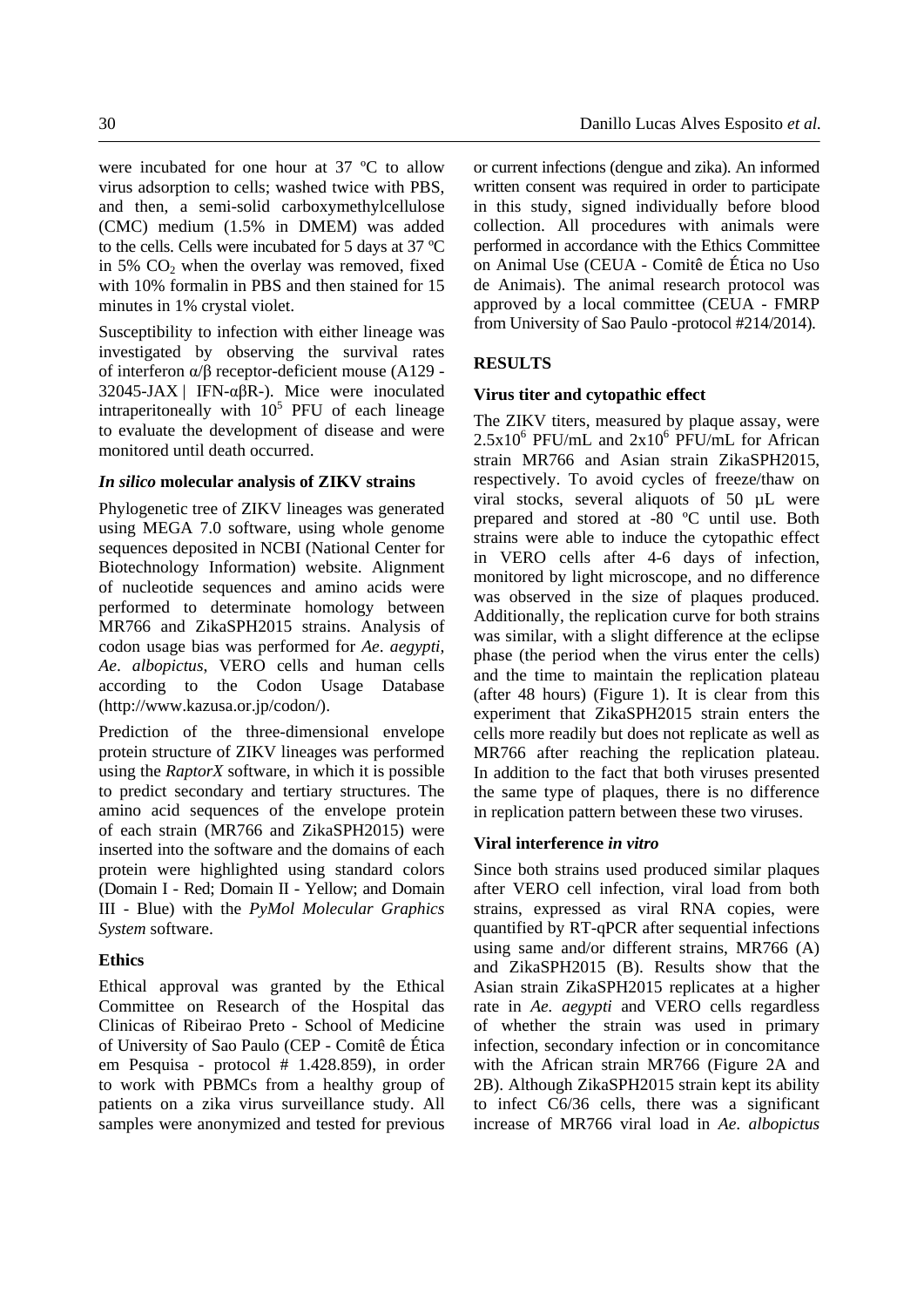

**Figure 1.** Replication curves for MR766 and ZikaSPH2015 strains in VERO cells, demonstrating a similar pattern of replication between them. All collection points are represented as average and standard deviation of triplicates.



**Figure 2.** Viral load measurements after sequential infections in different *Aedes* sp. and VERO cell lines. Y-axis shows quantification on a log scale and X-axis shows sequential infections made by A (MR766), B (ZikaSPH2015) or X (no infection). The sequence of infection is shown separated by a slash. All points are represented as average and standard deviation of triplicates.

cell line, in comparison to the Asian strain, showing that the African strain replicates better than Asian in C6/36 cells (Figure 2C). Furthermore, when VERO and *Ae*. *aegypti* cells are co-infected with both strains, the Asian strain suppresses viral production of the African strain (Figure 2A and 2B) but the same result is not observed in *Ae*. *albopictus* cells.

#### **Cytokine expression profile**

Cellular response to each strain infection was analyzed by comparing the cytokine gene expression in PBMCs. Fold change values were obtained after normalization with non-infected cells. mRNA levels were normalized using a geometric average of housekeeping genes GAPDH and β-actin. For the majority of analyzed cytokines,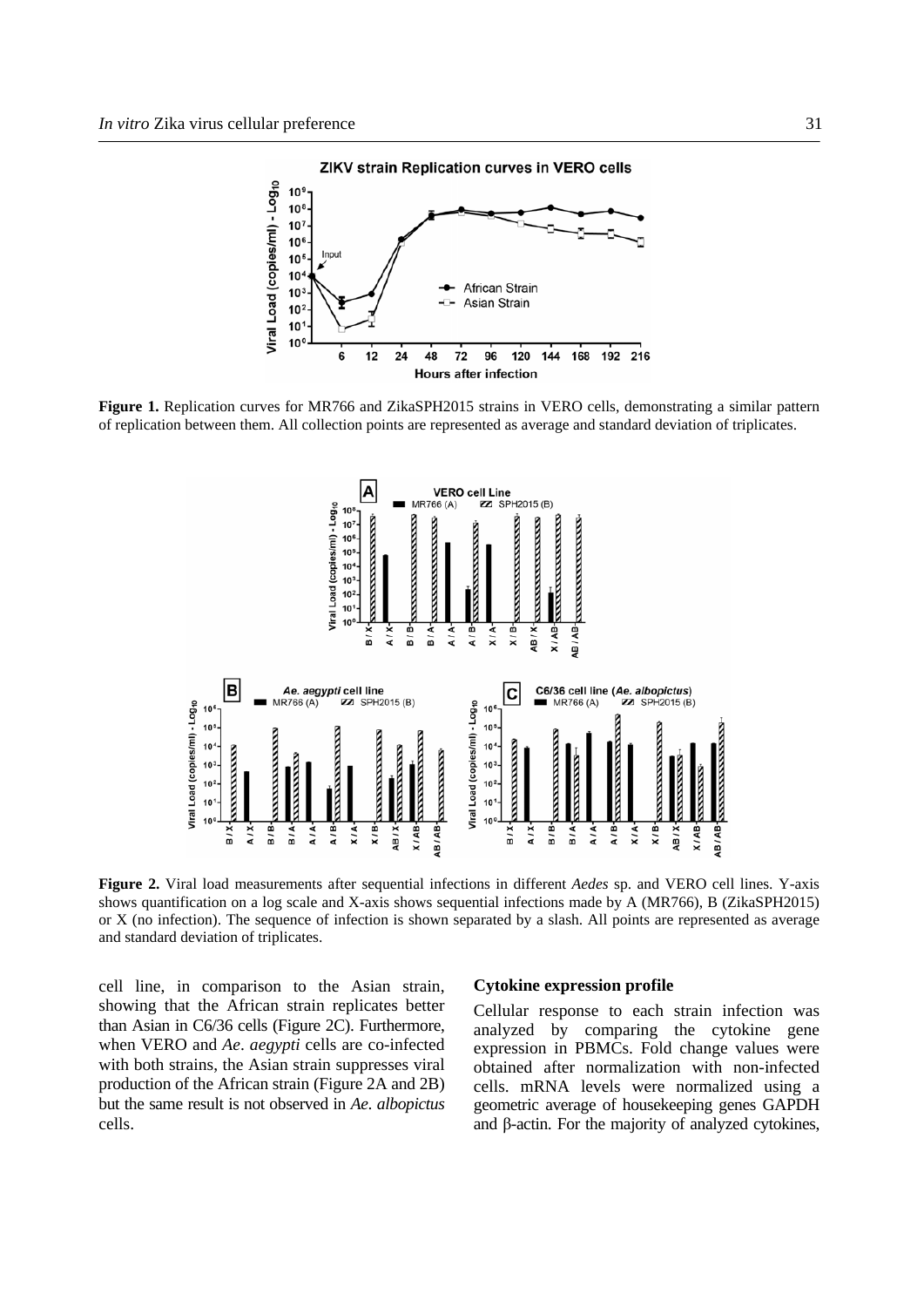there was a higher expression level after infection with African than Asian strain indicating a stronger immune response against the MR766 strain, especially by Th1 effector cells. The transcriptional factor RORC and the cytokine IL17A were more positively modulated after infection with the Asian than African strain, and both are correlated with Th17 cell expression pattern (Figure 3), a pattern known to be involved in the immune response against extracellular bacteria and fungi. Statistics were calculated using a One-Way ANOVA (Analysis of Variance) test, and significant difference was found at  $p < 0.05$ .

# **The cross-protective response against ZIKV strains**

Antibody protection after ZIKV inoculation in mice was evaluated through neutralization assays in VERO cells by incubating each virus strain and its homologous or heterologous hyperimmune serum from mice. Antibodies produced against both strains were able to neutralize ZIKV infection from both, homologous and heterologous incubation, with higher titers observed, as expected, with homologous strain (Figure 4). Outcomes resulting from inoculation of ZIKV strains into A129 mice did not differ for both viruses since both groups of mice succumbed to the infection and died 8 days after inoculation.

#### *In silico* **molecular analysis of ZIKV strains**

Similar to other phylogenetic studies, results obtained in this study shows that alignment of representative full genomic ZIKV sequences deposited into NCBI website splits the sequences into two distinct clades, grouping strains derived from the Asian or African lineages (Figure 5). Differences in nucleotide or amino acid composition fluctuated when all protein segments were analyzed, with an average of 88.88% and 96.60% of nucleotide and amino acid homology, respectively (Table 1).

A prediction of the tertiary structure of envelope protein was evaluated to verify differences between the strains. No difference was found in the predicted structures and, both strains had the best match with a cryo-EM structure of the Envelope protein (5gzrA [15]) (Figure 6).





**Figure 3.** Cytokine expression profile of human PBMC after infection with Zika virus strains. All experiments were made in triplicates, and fold change was calculated using non-infected cells.  $*$ : Statistical difference ( $p < 0.05$ ).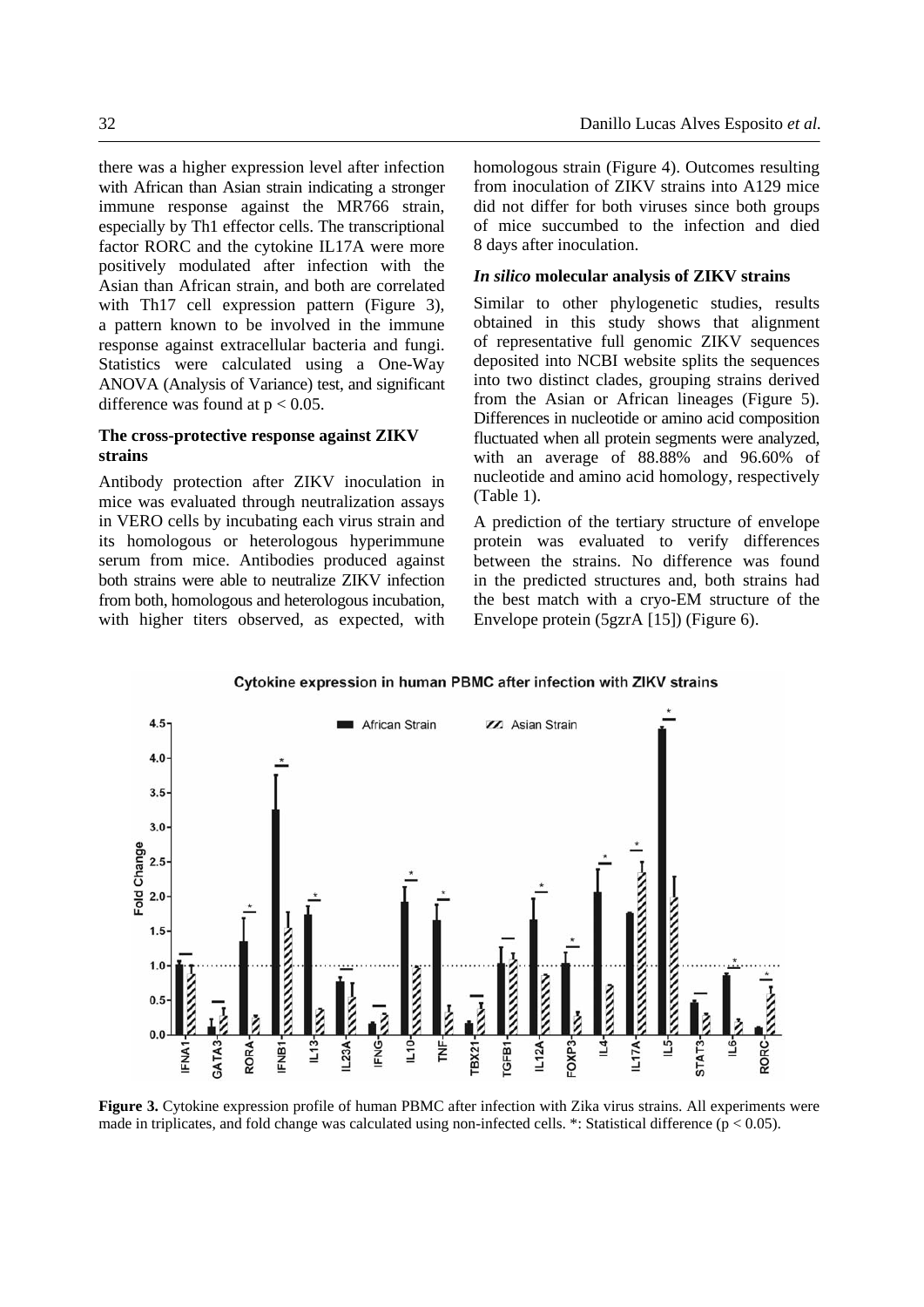

**Figure 4.** Neutralization assays using homologous or heterologous virus strain/serum showing that infection with either virus is protective against the other.



**Figure 5.** Phylogenetic analysis of Zika virus complete sequences by maximum likelihood method. The numbers above/below the branches indicate the distance between sequences, ranging from 0 (no difference) to 1. Phylogenetic analyses were conducted in MEGA7 software.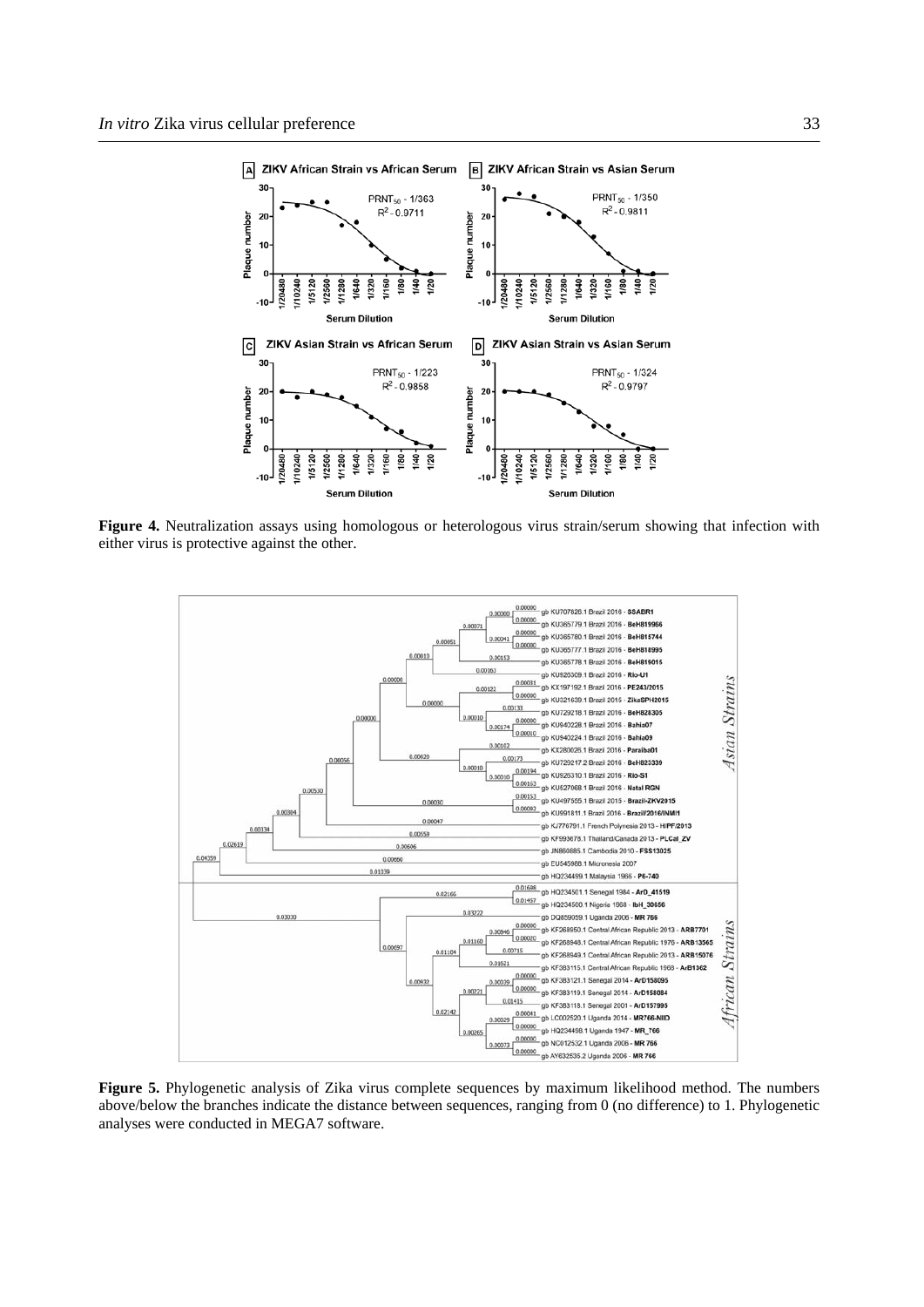| <b>Protein</b> | % nucleotide homology | % amino acid homology |  |
|----------------|-----------------------|-----------------------|--|
| Capsid         | 91.74                 | 95.20                 |  |
| $Pr-M$         | 88.45                 | 92.31                 |  |
| Membrane       | 88                    | 96                    |  |
| Envelope       | 87.72                 | 96.83                 |  |
| Ns1            | 89.60                 | 97.23                 |  |
| Ns2a           | 87.30                 | 95.88                 |  |
| Ns2b           | 88.80                 | 98.61                 |  |
| Ns3            | 89.10                 | 98.18                 |  |
| Ns4a           | 90.25                 | 99.32                 |  |
| Ns4b           | 88.58                 | 97.21                 |  |
| Ns5            | 88.14                 | 95.86                 |  |

**Table 1.** Percentage of nucleotide and amino acid homology between MR766 (African) and ZikaSPH2015 (Asian) strains.



**Figure 6.** Predicted structure of envelope protein using *RaptorX* software. Protein domains were highlighted using *PyMol Molecular Graphics System* software following standard colors (Domain I - Red; Domain II - Yellow; and Domain III - Blue).

Analysis of the tRNA codon usage for both strains demonstrated that, for the 16 amino acids that had a discrepancy between the strains, 12 (75%) had a difference in the percentage of codon usage for both genomes, in the sense that ZikaSPH2015 strain and *Ae*. *aegypti* cells had an increased usage

of codons that were unusual for MR766, which in counterpart had more similarities with *Ae*. *albopictus* cells (Table S1). This result is in agreement with the observation that the Asian lineage used in this study replicated better in *Ae*. *aegypti* cells than in *Ae*. *albopictus* cells.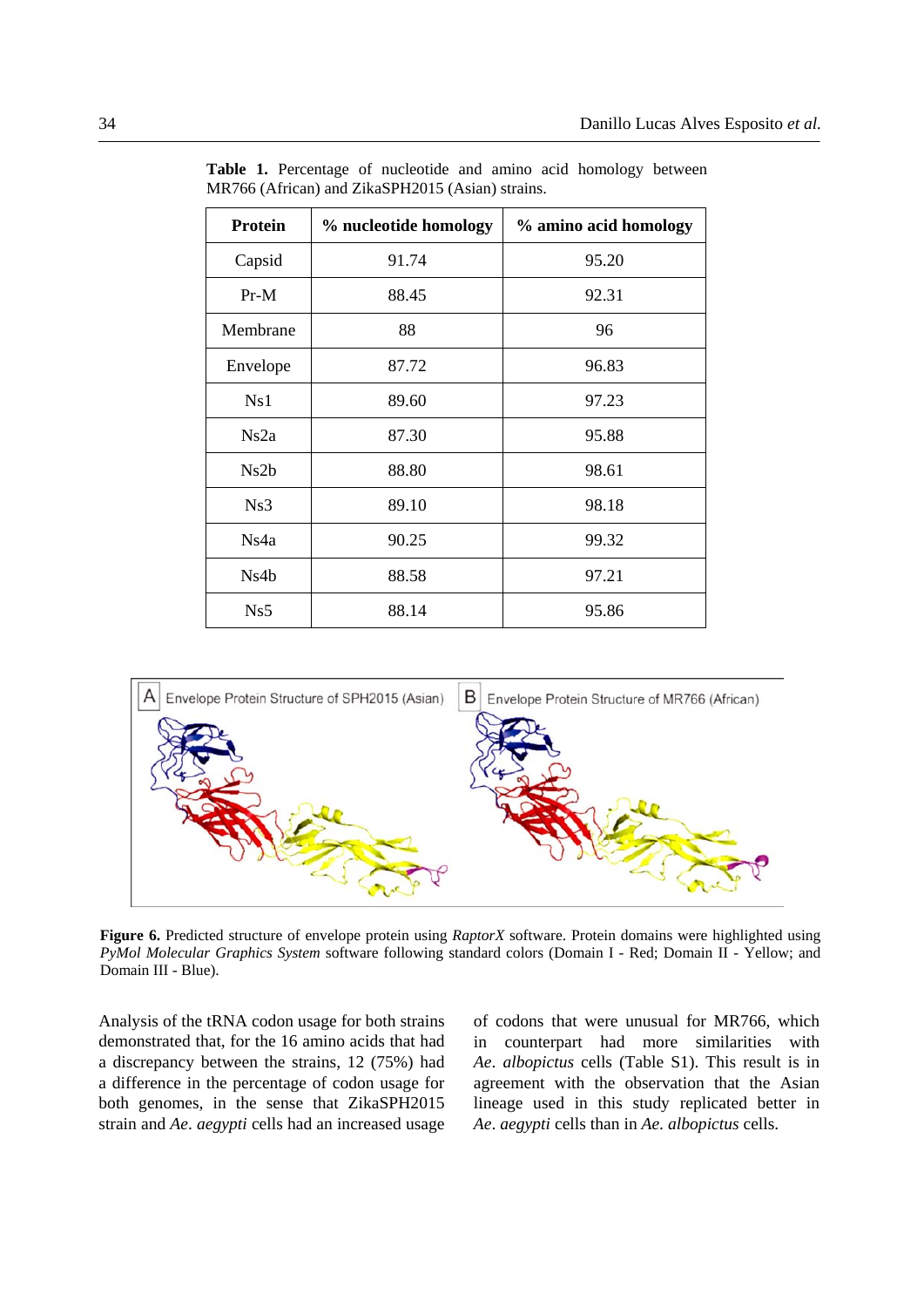# **DISCUSSION**

ZIKV was first isolated in 1947, but it took almost a decade to confirm its ability to cause illness in humans. Until the early 2000s, ZIKV remained quiescent with only a few isolated reports of human disease confined to some African countries. A series of large outbreaks were reported more recently, beginning in 2007 with the first outbreak outside Africa occurring in Yap Island, Micronesia. In 2013-2014, French Polynesia was affected by a large-scale outbreak, with nearly 11% of the population infected by ZIKV. From there, the virus spread to the South Pacific Ocean reaching New Caledonia in 2014 and then caused the largest outbreak in the Americas, especially, but not only, in Brazil where confirmed cases of ZIKV infection could be traced back to 2015 [16].

Interestingly, all ZIKV recent outbreaks reported so far, as well as Zika-related complications, such as Guillain-Barré Syndrome and microcephaly, have been associated with the Asian lineage of the virus. Some factors could explain this association, such as lack of reported cases in the early years after its isolation due to inadequate surveillance [17] and could have been underreported due to the mild nature of ZIKV infections, or even a more pathogenic attribute, evolutionarily acquired, by the Asian strain. Other explanations for these disease complications might be related to race, time of infection and size of the outbreaks but the evolutionary ability to cause severe disease must not be overlooked.

A few attempts to explain the comparative differences in infectivity between both strains have been reported. Some authors [17] showed a more intense antiviral response in the first hours of infection with an Asian strain, but the antiviral activity diminished with the course of the infection. Chouin-Carneiro *et al*. [12] demonstrated that *Aedes* mosquitoes were infected in the laboratory with strains of both lineages, but these mosquitoes were not good vectors for ZIKV transmission, and the fast spread of the disease in the Americas could have occurred because of a large naïve population.

In the work presented here, a comparative study of both ZIKV lineages was performed in order to contribute to the knowledge about the replicative behavior of these strains, and to try to shed some light on the possible reasons for the spread of the Asian lineage in the last years. Both strains had similar *in vitro* infectivity pattern, with no difference found in replication curves, cytopathic effect and morbidity/mortality in an immunocompromised mouse (A129) used as a model for this arbovirus infection [18-20]. Additionally, cross-protective antibody neutralization was found to be efficient for both viruses and infection with any of the strains conferred long-lasting immunity against the homologous strain.

Although some infectious features were observed to be similar between both strains, expression of immunological molecules was differentially modulated 48 hours after infection of human PBMC of healthy individuals. It is known that a rapid and efficient detection of invading microorganisms and consequent triggering of proinflammatory response are of paramount importance for the initial containment and control of infection. Through analysis of fold change of cytokine mRNA expression, it is clear that cytokines were significantly more expressed after infection with African rather than Asian strain, especially Th1 and Th2 patterns. It is clear that MR766 strain induced a more potent activation of cells expressing INF-β, TNF- $\alpha$ , IL-12 and IL-6 and these cytokines may act in suppressing the infection by the African lineage more efficiently than the Asian lineage. Also, IL-12 induces Th1 effector cells that might restraint the African strain rapidly while the efficient control of Asian strain infection may take longer, allowing for the deleterious effect observed with the Asian strain. These findings would vary from individual to individual as microcephaly is not seen with every pregnant woman infected with ZIKV and could explain the reports of prolonged ZIKV viremia in some individuals. Furthermore, IL-10 is an inflammatory cytokine that can regulate the amount of tissue damage upon a viral infection and repression of this cytokine could lead to a more severe outcome of the disease. This repression was observed after Asian strain infection and this finding could explain the more severe complications observed with this strain infection. Additionally,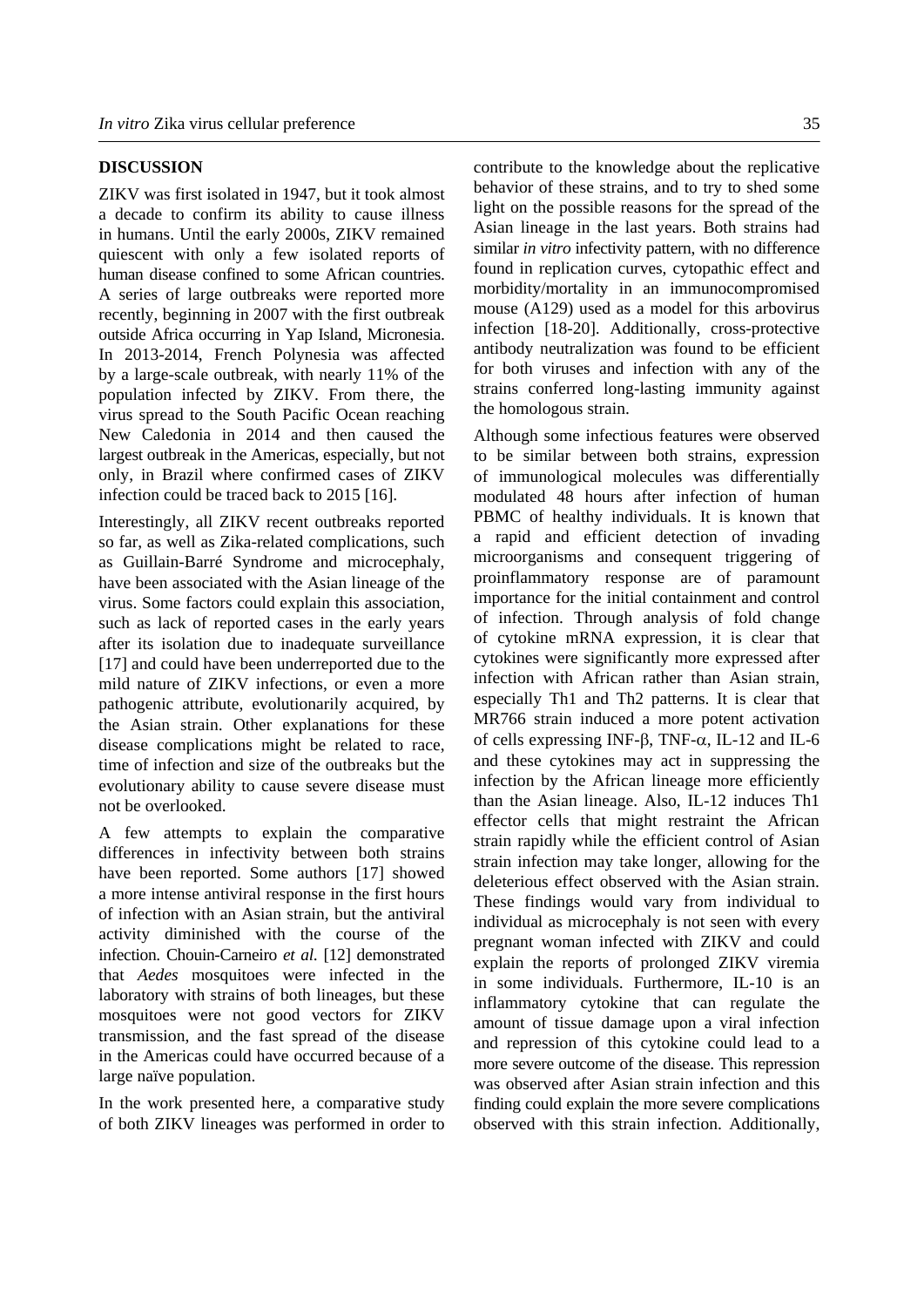IL-17 is associated with tissue damage and has also the ability to downregulate Th1 response [21]. IL-17 was the most expressed cytokine after Asian strain infection, and could have interfered with the optimal antiviral response.

Finally, most of the analyzed cytokines in this work were relatively suppressed after infection with the Asian compared to the African strain, which could implicate in an evolutionary mechanism acquired by this ZIKV strain in order to evade the immune system. Expression of immunological mediators is needed to stimulate adaptive immunity and promote cessation of a pathogen infection, and its down-regulation could affect the intensity of the disease or even contribute to secondary infections [22]. Despite the fact that there is no comparative clinical studies regarding the expression of cytokines in patients infected with these strains, the *in vitro* results presented here could implicate that the Asian strain generates a less effective initial immune response, which could lead to viral persistence [23] or have an association with adverse outcomes of the disease.

Moreover, the differences in virulence and infectivity could be a result of genomic mutations that could induce conformational protein changes and improve the fitness of the strain. It has been shown that some mutations in the envelope protein of chikungunya virus have implications in infectivity of the virus and adaptation to *Aedes albopictus* mosquitoes [24]. However, comparative analysis of the percentage of nucleotide homology between African and Asian strains was found to be lower than amino acid homology (Table 1), and *in silico* analysis of the conformational folding of the envelope protein (Figure 6) from both strains did not show striking differences between them, which make it harder to find a specific mutation that could explain this possible increase in Asian strain infectivity.

Furthermore, a difference in codon usage in *Aedes* species was observed, with a predominant use of certain codons by *Ae*. *aegypti* and the Asian strain (Table S1). Although this finding cannot explain increased pathogenicity, it could suggest a mechanism by which this virus lineage had such fast spread to several parts of the world and caused outbreaks in areas where this mosquito is prevalent. Kraemer *et al*. documented the infestation levels of *Ae*. *albopictus* and *Ae*. *aegypti* worldwide and this latter species was widely disseminated, especially in those countries where Zika virus outbreaks were reported, such as Brazil [25]. In agreement with these findings, viral replication, a correlate of infectivity, was higher with the Asian strain in an *in vitro* experiment using cells of *Aedes* mosquitos (Figure 2), albeit this observation is somehow difficult to observe in nature.

# **CONCLUSION**

In conclusion, based on the results obtained in this work, it could be inferred that ZIKV Asian strain, somehow, acquired the ability to replicate more efficiently in *Aedes aegypti* mosquitoes resulting in a more intense outbreak where there was an association of high prevalence of *Ae*. *aegypti* and a susceptible population. In addition, the Asian lineage might have developed a mechanism that leads to a weakening of the initial immunological antiviral response and consequently, to an increase of comorbidities associated with the infection. Although the African lineage used to compare in this work is an ATCC strain, with probably a high passage, phylogenetic data show that our results could be extrapolated to other African isolates. In spite of the fact that the data shown here allow us to raise these hypotheses, more studies are needed to confirm these findings and contribute to a better understanding of the mechanisms involved in the severe outcomes of ZIKV infections.

# **ACKNOWLEDGMENT**

This work was funded by grants from the São Paulo state Secretary of Health (FESIMA - Ofício CAF Nº 03/2016), CAPES/Zika Fast Track (Processo 88887.116621/2016-01) and Ministry of Health - Brazil (25000.161.997/2016-70).

#### **CONFLICT OF INTEREST STATEMENT**

The authors declare that there is no conflict of interest.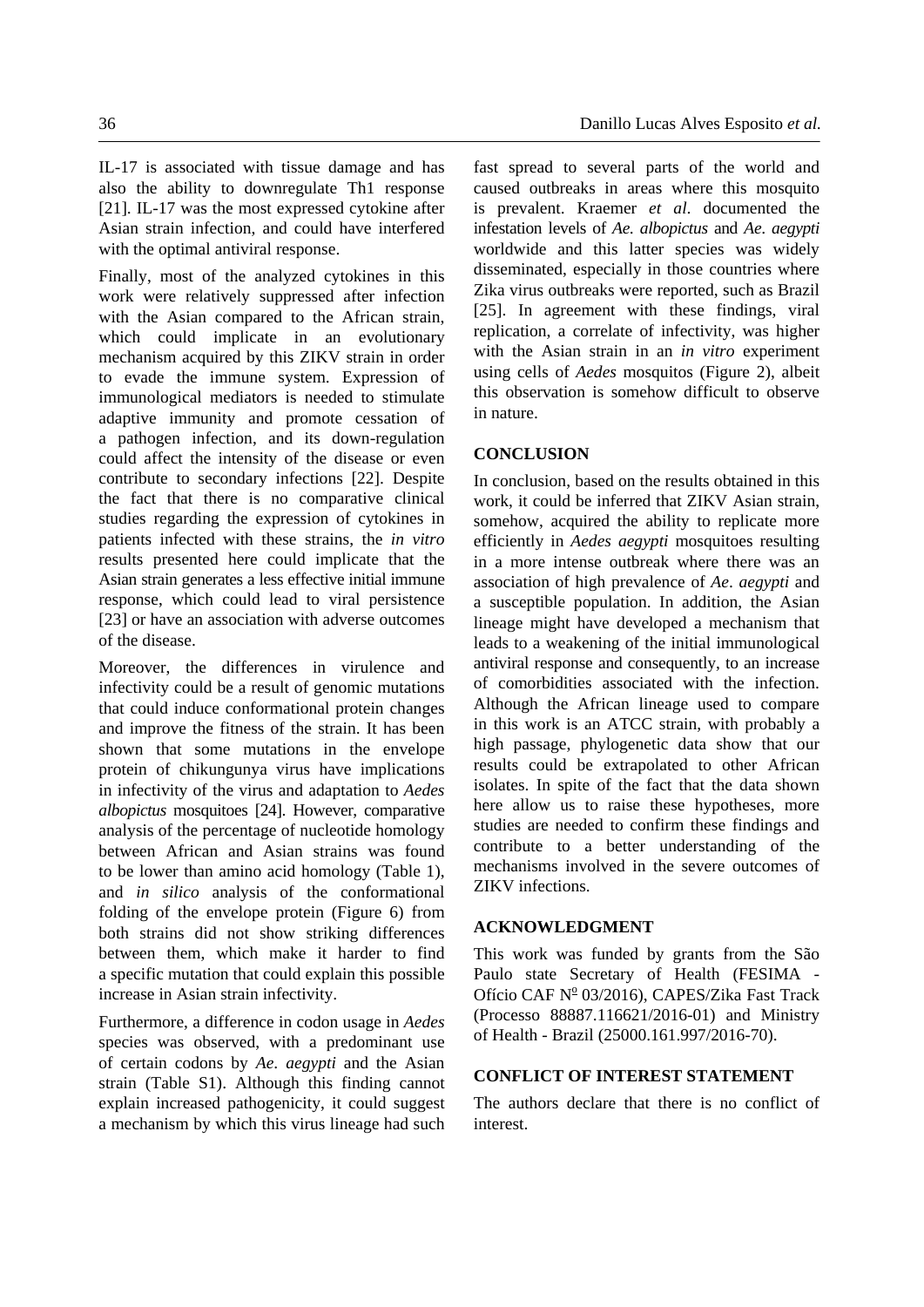# **SUPPLEMENTARY MATERIAL**

**Table S1.** Codon usage table of Zika virus strains (percentage) and mosquitoes species (per thousand).

|                   | Percentage on genome |              | Codon usage per thousand |                |             |
|-------------------|----------------------|--------------|--------------------------|----------------|-------------|
| Amino acid        | Codon                | <b>MR766</b> | ZikaSPH2015              | Ae. albopictus | Ae. aegypti |
|                   | <b>UUU</b>           | 48.91%       | 51.04%                   | 9.96%          | 11.81‰      |
| Phenylalanine (F) | <b>UUC</b>           | 51.09%       | 48.96%                   | 31.21%         | 30.52%      |
|                   | <b>UUA</b>           | 6.37%        | 5.11%                    | 3.51%          | 4.95%       |
|                   | <b>UUG</b>           | 21.97%       | 22.04%                   | 16.69%         | 18.88%      |
|                   | <b>CUU</b>           | 14.65%       | 12.78%                   | 7.29‰          | 9.52%       |
| Leucine $(L)$     | <b>CUC</b>           | 17.20%       | 16.61%                   | 12.97%         | 11.46‰      |
|                   | <b>CUA</b>           | 9.87%        | 11.19%                   | 8.49%          | 7.66‰       |
|                   | CUG                  | 29.94%       | 32.27%                   | 25.67%         | 32.24%      |
|                   | <b>AUU</b>           | 26.75%       | 30.81%                   | 12.90%         | 17.53%      |
| Isoleucine (I)    | <b>AUC</b>           | 43.60%       | 37.21%                   | 32.40‰         | 27.89%      |
|                   | <b>AUA</b>           | 29.65%       | 31.98%                   | 6.94%          | 7.09%       |
|                   | GUU                  | 19.78%       | 20.67%                   | 15.01%         | 17.19%      |
|                   | <b>GUC</b>           | 26.01%       | 28.95%                   | 22.16‰         | 17.83%      |
| Valine $(V)$      | <b>GUA</b>           | 11.35%       | 9.40%                    | 8.7%           | 9.88%       |
|                   | <b>GUG</b>           | 42.86%       | 40.98%                   | 22.3%          | 20.67%      |
|                   | <b>UCU</b>           | 14.92%       | 14.76%                   | 6.24‰          | 8.80‰       |
|                   | <b>UCC</b>           | 14.43%       | 16.19%                   | 16.06%         | 15.67%      |
|                   | <b>UCA</b>           | 24.88%       | 25.71%                   | 5.54%          | 8.84%       |
| Serine (S)        | <b>UCG</b>           | 8.96%        | 6.19%                    | 19.50%         | 18.49%      |
|                   | <b>AGU</b>           | 17.41%       | 16.19%                   | 9.05%          | 12.19%      |
|                   | AGC                  | 19.40%       | 20.96%                   | 12.34%         | 14.45%      |
| Proline (P)       | <b>CCU</b>           | 19.72%       | 16.31%                   | 4.42%          | 8.60%       |
|                   | <b>CCC</b>           | 26.06%       | 28.37%                   | 14.17%         | 10.69%      |
|                   | <b>CCA</b>           | 46.48%       | 44.68%                   | 13.46‰         | 15.42%      |
|                   | <b>CCG</b>           | 7.74%        | 10.64%                   | 18.09%         | 16.78%      |
|                   | ACU                  | 23.35%       | 25.11%                   | 8.56‰          | 10.92%      |
|                   | ACC                  | 27.31%       | 28.63%                   | 23.91%         | 20.20‰      |
| Threonine (T)     | <b>ACA</b>           | 40.53%       | 34.80%                   | 7.78%          | 9.57%       |
|                   | ACG                  | 8.81%        | 11.46%                   | 13.25%         | 13.72\%     |
|                   | GCU                  | 27.46%       | 27.82%                   | 19.07%         | 19.15\%     |
|                   | GCC                  | 33.45%       | 32.39%                   | 34.99%         | 26.06‰      |
| Alanine $(A)$     | <b>GCA</b>           | 28.52%       | 27.47%                   | 11.43\%        | 13.22‰      |
|                   | GCG                  | 10.57%       | 12.32%                   | 11.92%         | 12.15%      |
| Tyrosine $(Y)$    | <b>UAU</b>           | 43.82%       | 37.93%                   | 8.70%          | 11.20‰      |
|                   | <b>UAC</b>           | 56.18%       | 62.07%                   | 22.79%         | 23.66‰      |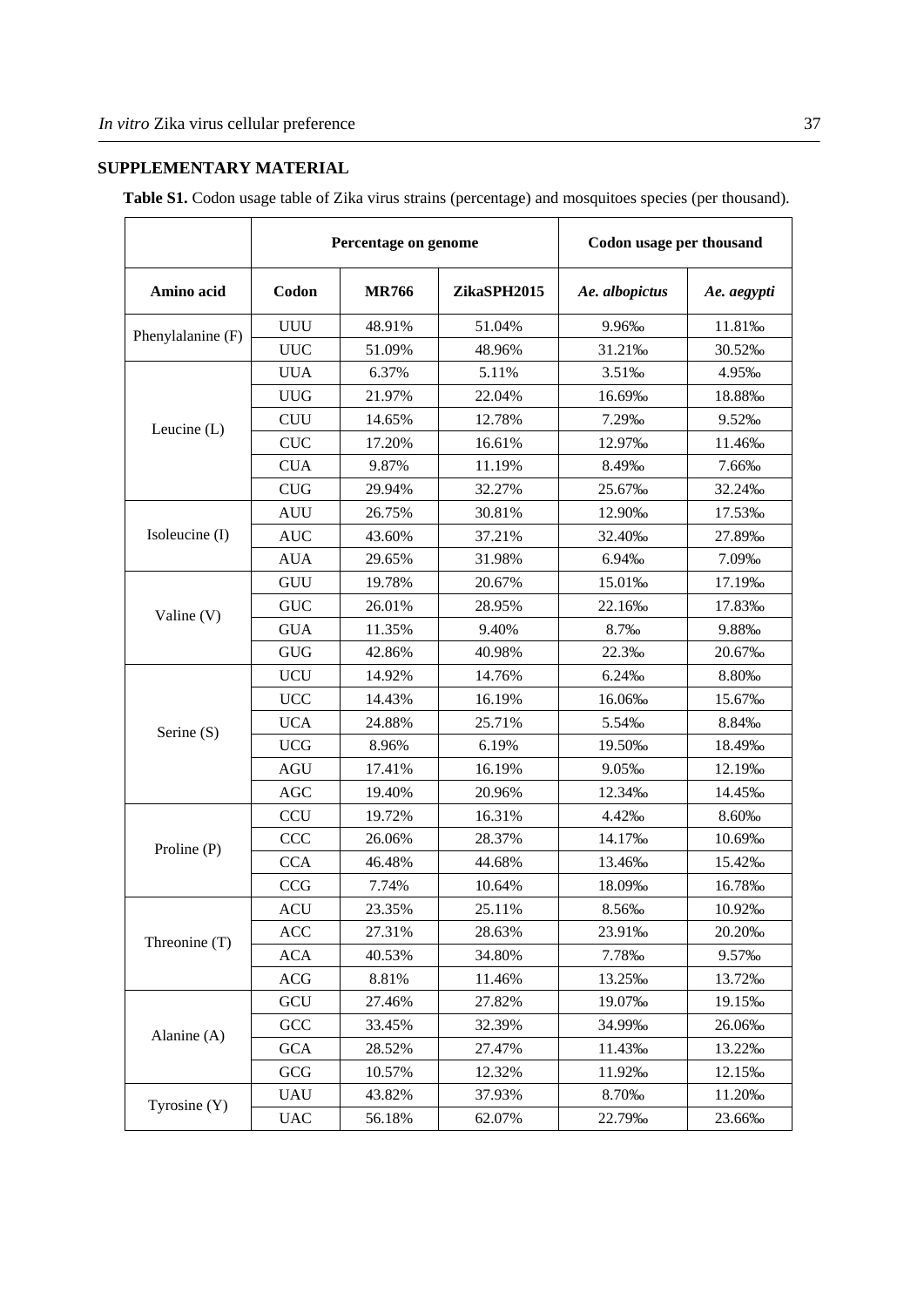| Histidine (H)     | CAU        | 45.20% | 38.96% | 7.01%  | 11.03%  |
|-------------------|------------|--------|--------|--------|---------|
|                   | CAC        | 54.80% | 61.04% | 11.57% | 15.32\% |
| Glutamine (Q)     | <b>CAA</b> | 50.00% | 38.96% | 11.01% | 17.22\% |
|                   | CAG        | 50.00% | 61.04% | 25.67% | 25.29‰  |
| Asparagine (N)    | <b>AAU</b> | 36.19% | 32.04% | 14.17% | 19.93%  |
|                   | <b>AAC</b> | 63.81% | 67.96% | 30.29% | 30.43%  |
| Lysine $(K)$      | <b>AAA</b> | 40.31% | 43.62% | 20.76% | 23.22\% |
|                   | AAG        | 59.69% | 56.38% | 50.84‰ | 35.23‰  |
| Aspartic Acid (D) | GAU        | 40.26% | 46.80% | 23.00‰ | 31.73%  |
|                   | GAC        | 59.74% | 53.20% | 24.89% | 25.07‰  |
| Glutamic Acid (E) | <b>GAA</b> | 47.95% | 46.54% | 34.43% | 33.95%  |
|                   | GAG        | 52.05% | 53.46% | 27.84% | 24.87%  |
| Arginine $(R)$    | <b>CGU</b> | 6.45%  | 7.80%  | 14.66‰ | 10.96%  |
|                   | CGC        | 11.06% | 9.63%  | 12.90% | 10.07%  |
|                   | <b>CGA</b> | 5.07%  | 3.21%  | 9.47%  | 9.46‰   |
|                   | CGG        | 9.21%  | 10.09% | 11.85% | 8.46‰   |
|                   | <b>AGA</b> | 42.86% | 39.91% | 5.61%  | 5.13‰   |
|                   | AGG        | 25.35% | 29.36% | 4.00%  | 4.29%   |
| Glycine(G)        | GGU        | 12.95% | 13.36% | 21.25% | 17.85‰  |
|                   | GGC        | 16.50% | 16.94% | 18.3%  | 16.80‰  |
|                   | <b>GGA</b> | 49.19% | 42.99% | 20.76‰ | 24.08%  |
|                   | GGG        | 21.36% | 26.71% | 8.06%  | 6.00%   |

Table S1 continued..

#### **REFERENCES**

- 1. Duffy, M. R., Chen, T. H., Hancock, W. T., Powers, A. M., Kool, J. L., Lanciotti, R. S., Pretrick, M., Marfel, M., Holzbauer, S., Dubray, C., Guillaumot, L., Griggs, A., Bel, M., Lambert, A. J., Laven, J., Kosoy, O., Panella, A., Biggerstaff, B. J., Fischer, M. and Hayes, E. B. 2009, N. Engl. J. Med., 360, 2536-2543.
- 2. Haddow, A. D., Schuh, A. J., Yasuda, C. Y., Kasper, M. R., Heang, V., Huy, R., Guzman, H., Tesh, R. B. and Weaver, S. C. 2012, PLoS Negl. Trop. Dis., 6, 1477.
- 3. Dick, G. W., Kitchen, S. F. and Haddow, A. J. 1952, Trans. R. Soc. Trop. Med. Hyg., 46, 509-520.
- 4. Lanciotti, R. S., Kosoy, O. L., Laven, J. J., Velez, J. O., Lambert, A. J., Johnson, A. J., Stanfield, S. M. and Duffy, M. R. 2008, Emerg. Infect. Dis., 14, 1232-1239.
- 5. Campos, G. S., Bandeira, A. C. and Sardi, S. I. 2015, Emerg. Infect. Dis., 21, 1885-1886.
- 6. Ye, Q., Liu, Z. Y., Han, J. F., Jiang, T., Li, X. F. and Qin, C. F. 2016, Infect. Genet. Evol., 43, 43-49.
- 7. Ministério da Saúde, Brasil. 2018, Monitoramento dos casos de dengue, Febre de chikungunya e febre pelo vírus Zika até a Semana Epidemiológica, 10, 49.
- 8. Ritchie, S. 2014, Dengue and Dengue Hemorrhagic Fever, D. J. Gubler, O. E., S. Vasudevan, J. Farrar (Eds.), CABI International, 455-480.
- 9. Hawley, W. A. 1988, J. Am. Mosq. Control. Assoc. Suppl., 1, 1-39.
- 10. Lounibos, L. P. and Kramer, L. D. 2016, J. Infect. Dis., 214, S453-S458.
- 11. Kramer, L. D. and Ciota, A. T. 2015, Curr. Opin. Virol., 15, 112-118.